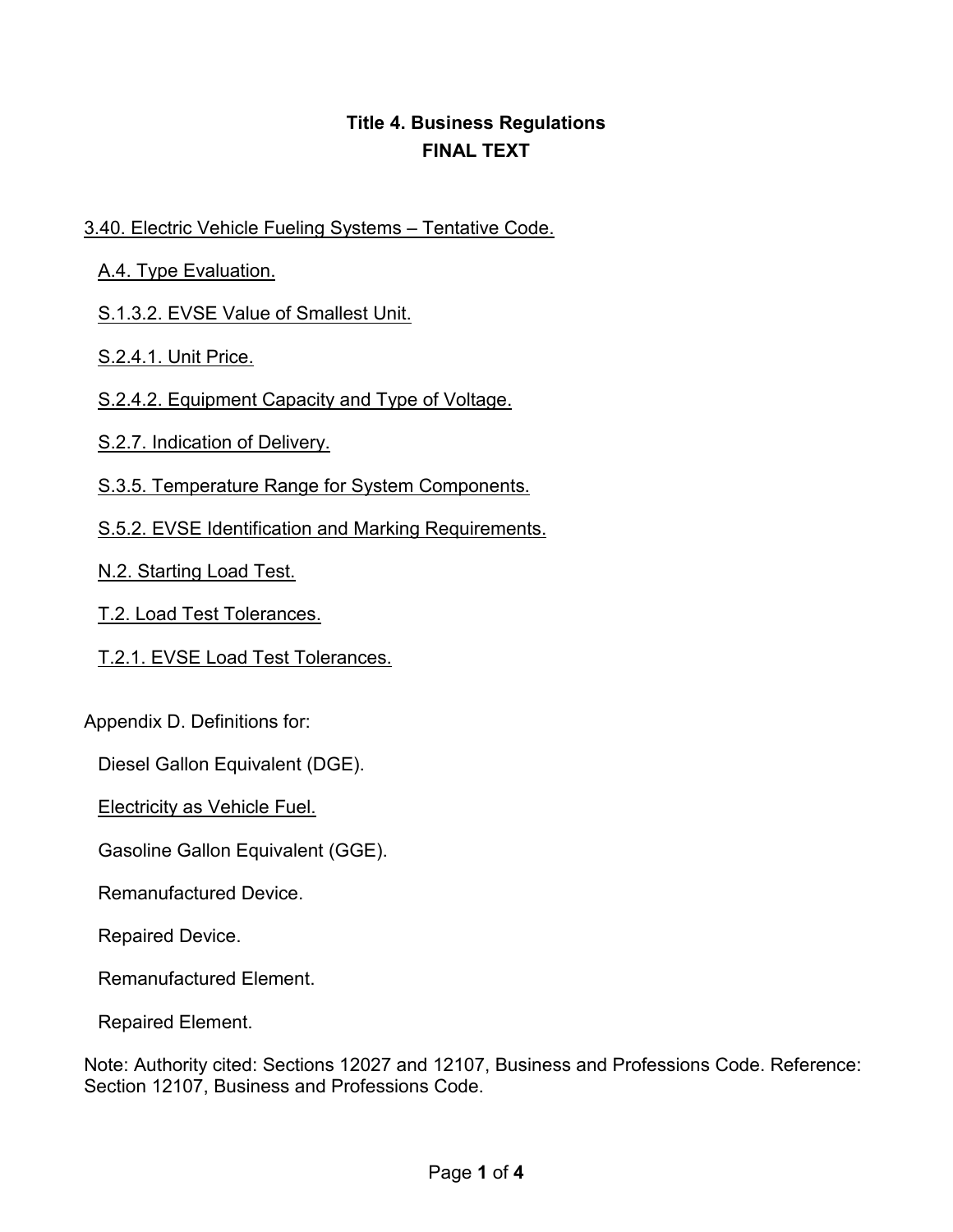§ 4002.11. Electrical Vehicle Fueling Systems. (3.40.)

A.1.1. Effective Date for AC EVSE. – All AC EVSE used for commercial purposes shall comply with all requirements of this article in accordance with the following:

 (a) All AC EVSE installed prior to January 1, 2021, shall comply with the requirements of this article by January 1, 2031.

 (b) All AC EVSE installed on or after January 1, 2021, shall comply with the requirements of this article upon installation.

A.1.2. Effective Dates for DC EVSE. – All DC EVSE used for commercial purposes shall comply with all requirements of this article in accordance with the following:

 (a) All DC EVSE installed prior to January 1, 2023, shall comply with the requirements of this article by January 1, 2033.

(b) All DC EVSE installed on or after January 1, 2023, shall comply with the requirements of this article upon installation.

A.4. Type Evaluation. - The National Type Evaluation Program (NTEP) or California Type Evaluation Program (CTEP) will accept for type evaluation only those EVSEs that comply with all requirements of this article and have received safety certification by a nationally recognized testing laboratory (NRTL).

S.1.3.2. EVSE Value of Smallest Unit. – The value of the smallest unit of indicated delivery by an EVSE, and recorded delivery if the EVSE is equipped to record, shall be no greater than 0.0005 MJ or 0.0001 kWh.

S.2.4.1. Unit Price. – An EVSE shall be able to indicate on each face the unit price at which the EVSE is set to compute or to dispense at any point in time during a transaction. A computing EVSE shall display the unit price in whole cents (e.g., \$0.12) or tenths of one cent (e.g., \$0.119) on the basis of price per megajoule (MJ) or kilowatt-hour (kWh). In cases where the electrical energy is unlimited or free of charge, this fact shall be clearly indicated in place of the unit price.

 S.2.4.2. Equipment Capacity and Type of Voltage. – An EVSE shall be able to conspicuously of current associated with each unit price offered (e.g., 7 kW AC, 25 kW DC, etc.). display on each face the maximum rate of energy transfer (i.e., maximum power) and the type

 S.2.7. Indication of Delivery. – The EVSE shall automatically display on its face the initial zero condition and the quantity delivered (up to the capacity of the indicating elements).

 S.3.5. Temperature Range for System Components. – EVSEs shall be accurate and correct over the temperature range of – 40 °C to + 85 °C (− 40 °F to 185 °F). If the system or any Evaluation Program (NTEP) Certificate of Conformance (CC) or California Type Evaluation measuring system components are not capable of meeting these requirements, the temperature range over which the system is capable shall be stated on the National Type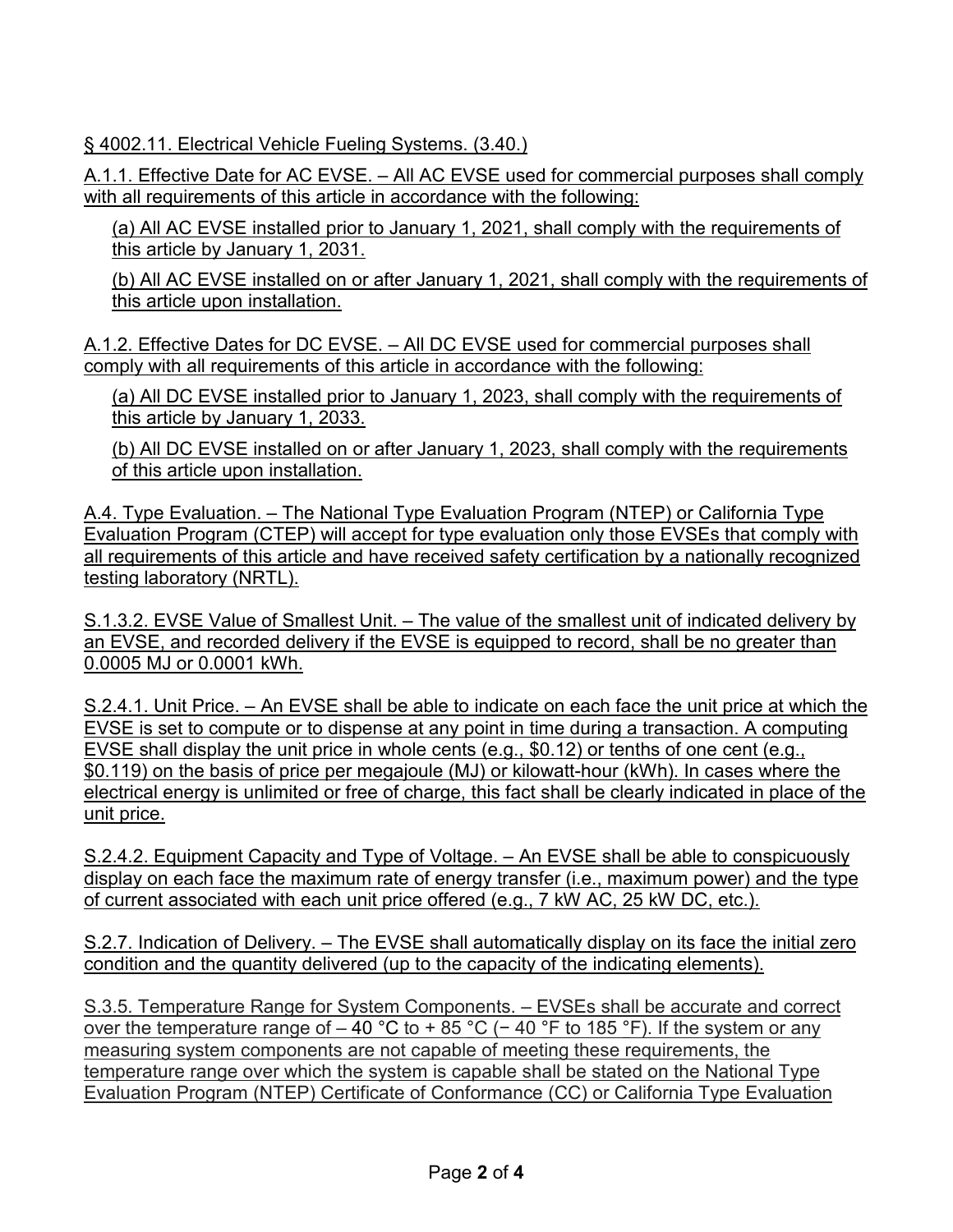Program (CTEP) Certificate of Approval (COA), conspicuously, legibly, and indelibly marked on the EVSE, and installations shall be limited to the narrower temperature limits.

 requirements of Section 1.10. General Code, paragraph G-S.1. Identification, each EVSE shall S.5.2. EVSE Identification and Marking Requirements. – In addition to all the marking have the following information conspicuously, legibly, and indelibly marked:

(a) voltage rating;

(b) maximum current deliverable;

(c) type of current (AC or DC or, if capable of both, both shall be listed);

(d) minimum measured quantity (MMQ); and

(e) temperature limits, if narrower than and within – 40 °C to + 85 °C (− 40 °F to 185 °F).

N.2. Starting Load Test. – A system starting load test may be conducted by applying rated voltage and 0.5-ampere load.

 T.2. Accuracy Classes and Tolerances for EVSE. T.2. Load Test Tolerances. – The tolerances for EVSE load tests shall be as shown in Table